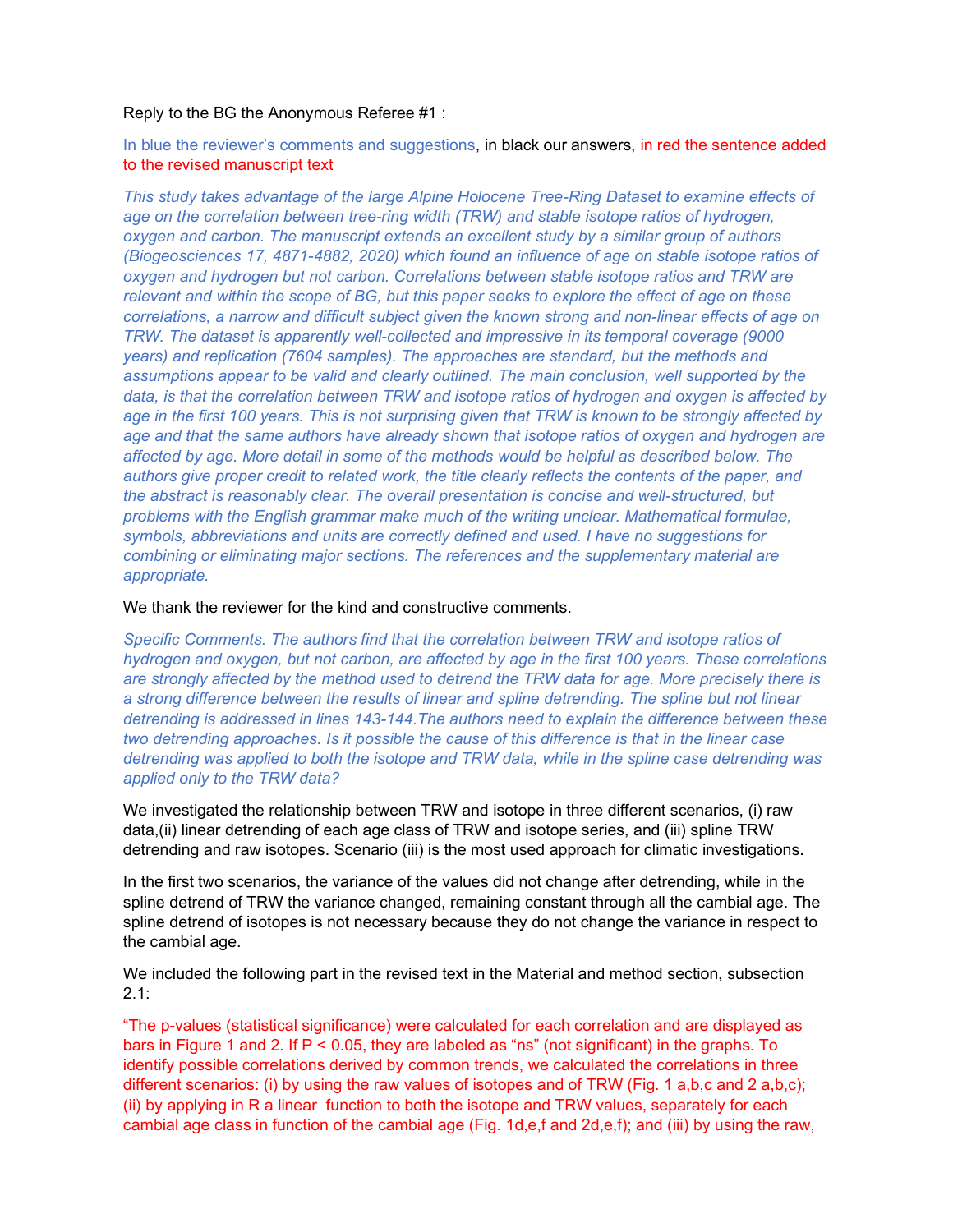un-detrended, isotope values and applying a spline detrending to all TRW values not subdivided into classes, as done normally in climatic studies (Fritts 1976) (Fig. 1g,h,i). Spline detrending is a common methodology used in dendroclimatology to remove the ageing signal. In this study we calculated it by applying a linear spline detrending function, using the default sets (using 67% of total series length and frequency response of 50%), to the raw TRW utilizing the R library dplR (Bunn 2008). A visual representation of the data in the three different scenarios is in the supplementary (fig. S3)."



We also added the following figure S3 in the supplementary:

Figure S3. TRW and d18O values during tree cambial age expressed in the three forms used for the correlation analysis. The upper panels show raw data of TRW (a) and  $\delta^{18}O$  (b); the middle panels show linear detrended data of TRW (c) and  $\delta^{18}O$  (d); the lower panels show linear spline detrended data of TRW (e) and raw data of  $\delta^{18}O$  (f). The values of larch trees are in red, those of cembran pine are in turquoise.

For both species in the first 75 cambial years, the hydrogen isotope ratio is negatively correlated with TRW and the oxygen isotope ratio is positively correlated with TRW for both raw and linearly detrended data (Fig. 1, panels a, b, d, and e). The authors present an interesting and wellreferenced explanation of this pattern in the Discussion.

On the other hand, this pattern leads to the expectation that there should be a negative correlation between the hydrogen and oxygen isotope ratios for both species over the same time period. Fig. 2 panels a and d show this for pine but not larch. Please explain.

We have shown before that deuterium fractionation in larch is different in respect to other conifers leading to a uniquely high depletion in Deuterium (Arosio et al, 2020,

https://doi.org/10.3389/feart.2020.523073). Since the origin of this difference of larch is still unclear, we are presently unable to explain the correlation between  $\delta D$  and  $\delta^{18}O$  in larch. Yet, the interpretation presented in our manuscript fits well with cembran pine correlation.

We added the following sentence in the discussion: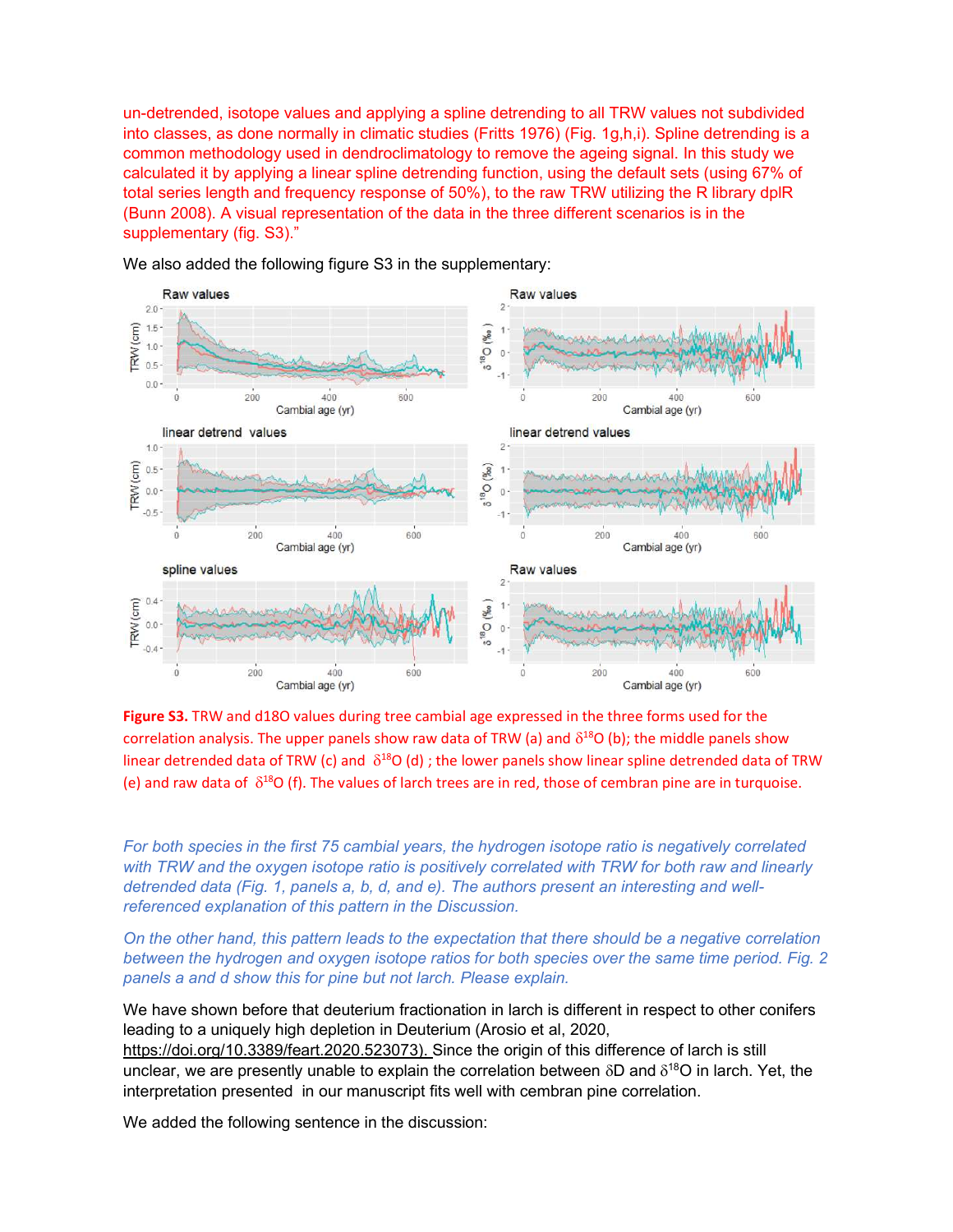"This interpretation also explains the negative correlation between the  $\delta D$ - $\delta^{18}O$  in the juvenile phase in cembran pine and the absence of correlation in the adult phase. In larch the correlations δD-δ<sup>18</sup>O are different from those in cembran pine. Arosio et al. (2020b) showed that deuterium is uniquely depleted in larch, probably because of a different biological fractionation. Therefore, our interpretation does only hold Cembra pine. The correlation between the two isotopes in larch is presently difficult to interpret."

Line 13 states "no trends" were found in adult trees. Please be more specific. Trends against what variable? Cambial age?

We changed changed the sentence into: " $\delta$ D and  $\delta^{18}$ O exhibited no age-related trends in adult trees older than 100 yr."

Line 55 states "To avoid a geographical effect that can lead to artificial trends, we have normalized the isotope values of each tree by subtracting the tree mean from each value". This is a reasonable approach as long as the variance does not change as a function of the mean. Is that the case?

In previous analysis we have shown that the geographical effect influences the mean but not the variance. In any case, we tried to compute the analysis also with scaled values (correcting the data also with the variance), but this did not modify the results compared to the normalized results.

Line 63 describes the linear detrending of the isotope and TRW values, but omits the variable against which this detrending was applied. Is this variable cambial age?

Yes, we used the cambial age. We add this information to the sentence: "by applying a linear detrend, in function of the cambial age, to the isotope and TRW values removing linear trends in each age class."

Line 67 says default settings were used for the spline detrending. Given that this de-trending is central to the results, it would be useful to provide details of these settings. For example, what was the spline stiffness? Did you use the ratio or difference method to calculate residuals, etc.?

We used the spline detrend function using 67% of total series length and frequency response of 50%. We tested different detrend parameters with minor differences, we also tried a negative exponential detrend that caused an increase of non-significant correlation. We added this information to the manuscript:

"Spline detrending is a common methodology used in dendroclimatology to remove the ageing signal. In this study we calculated it by applying a linear spline detrending function, using the default sets (using 67% of total series length and a frequency response of 50%), to the raw TRW utilizing the R library dplR (Bunn, 2008). "

Line 95 states two patterns are different. How are they different?

#### We change the sentence to:

"The correlations between the TRW and  $\delta^{13}$ C have many age classes with no significant r including all values class. But the pattern for the spline-detrended (Fig. 1 i) values do not show negative r values in contrast to Fig. 1 c, f."

Line 123 states "the correlation between the TRW and the two water isotopes of all the trees, not divided in cambial age classes, were non-significant." This is inconsistent with Figure 1 panels a, b, d, e, and f, which all show significant correlations between TRW and water isotopes where all age classes are combined.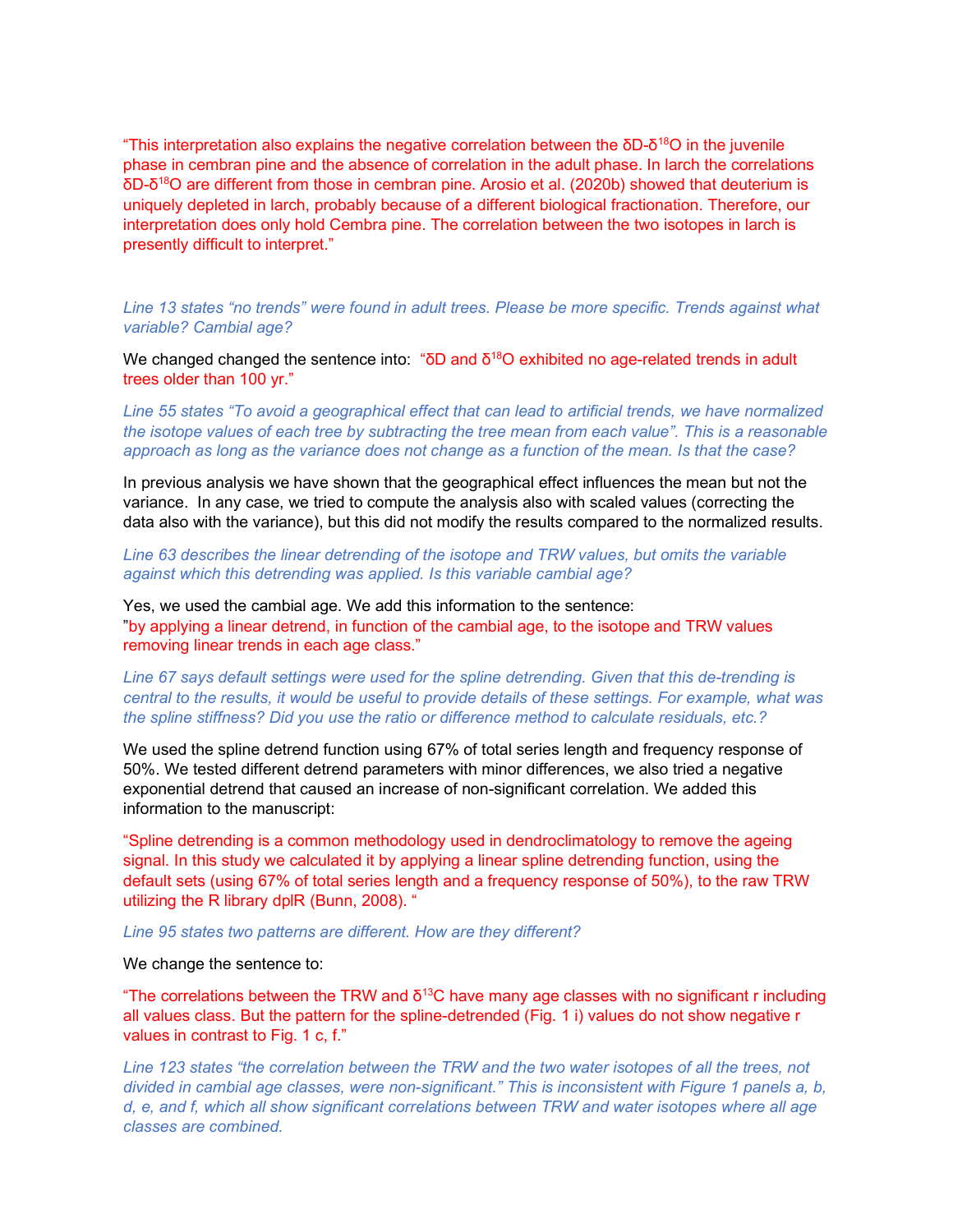Thank you. We change the sentence to:

"An additional result was that the correlation values between the TRW and the two water isotopes of all the trees, not divided in cambial age classes, were higher in cembran pine than in larch-"

Lines 124-126. Good point.

### Thank you

Technical Corrections. Line 16. Replace "year" with "years".

### **Corrected**

Line 29 refers to "the two species" but the species are not introduced until the following line.

#### We added this information

Lines 32-33. Replace "along the cambial age" with "as a function of cambial age".

### Done

Line 34. Insert "have" before "analysed".

#### Done

Line 46. Replace "spanning" with "combining" and insert "from individual trees" after "tree-rings". Lines 75-79 simply explain the contents of Figure 1. This information belongs in the figure caption, not the Results Section.

#### Done

Line 82. Replace "did neither change" with "changed neither"

# Done

Line 84. Replace "Similar is the pathway for correlations between TRW and d18O (Fig.1 b,e) with positive" with "Similarly, TRW and d18O (Fig. 1 b,e) show positive".

### Done

Line 86. Replace "with respect to" with "than" Line 128. Replace "are" with "is", delete "of", and replace "works" with "work".

# Done

Line 130. Replace "age" with "trees". Line 134. Replace "was" with "has been".

# Done

Line 138. Insert "to" after "leading".

### Done

Line 143. Insert "the" before "growth"

#### Done

Line 147. Replace "The correlation, between dD and d18O, changed during the juve-nile phase in both phases with parallel trends..." with "That the correlation between dDand d18O changed during the juvenile phase in both species...".

### Done